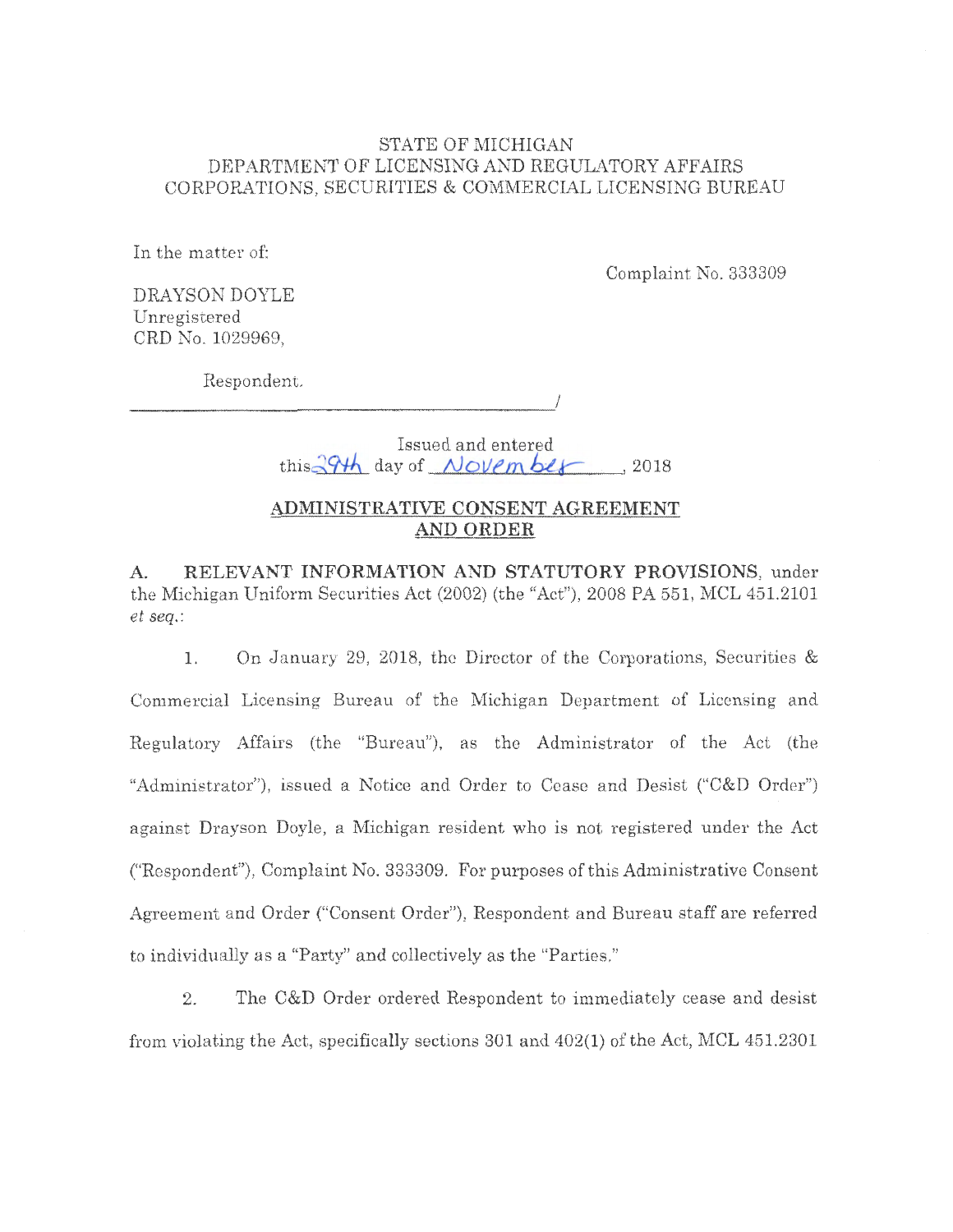and 451.2402(1), and further notified Respondent that the Administrator intended to impose a civil fine against him in the amount of \$30,574 under MCL 451.2604(4)(a).

3. The C&D Order was immediately effective pursuant to MCL 451.2604(2); however, Respondent, through counsel, timely requested an administrative hearing on the C&D Order under MCL  $451.2604(2)$  and (3) (the "Hearing Request"). Thereafter, the Parties waived the 15-day statutory requirement to schedule a hearing and agreed to hold Respondent's Hearing Request in abeyance while negotiating possible resolution through this Consent Order.

4. As a result of negotiations, the Parties agree to and recommend that the Administrator order a settlement of this matter under the terms and conditions set forth in this Consent Order. Respondent was represented by, and had the advice of, legal counsel throughout the process of resolving the  $C&D$  Order through this Consent Order.

#### **B. AGREEMENT**

The Parties agree to resolve the C&D Order under the following terms and conditions:

l. Respondent agrees to comply with the Act in connection with all future conduct and activities, including but not limited to ensuring that he is registered or exempt before effecting any further securities transactions in Michigan and ensuring that any securities he offers or sells in Michigan are registered or exempt.

2. Respondent agrees to pay the Bureau a reduced civil fine in the settlement amount of Three Thousand and 00/100 Dollars (\$3,000,00) (the "Reduced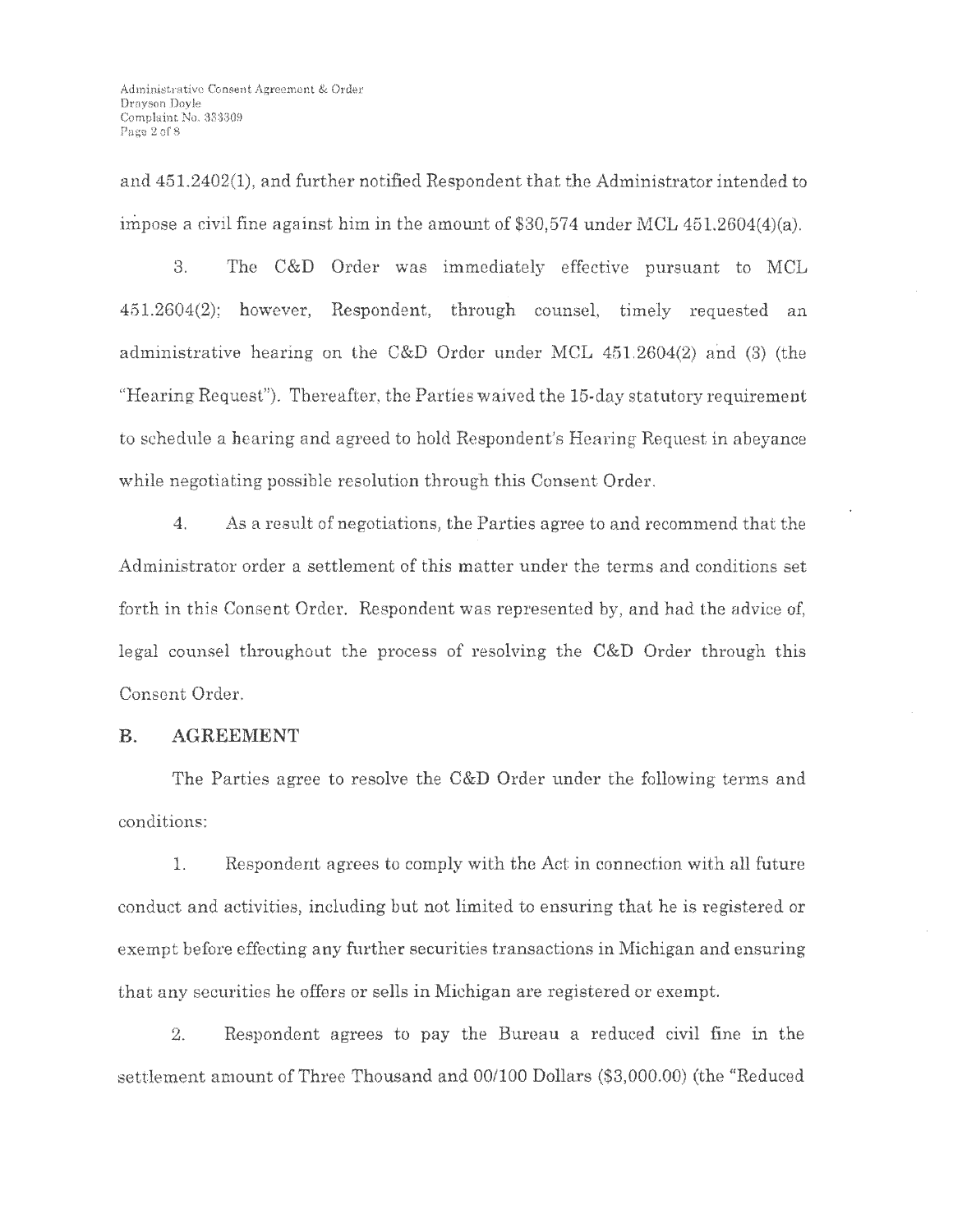Civil Fine"). Respondent agrees to pay the Reduced Civil Fine within sixty (60) calendar days after the mailing date of this Consent Order, once entered. The Reduced Civil Fine must be paid by cashier's check or money order made payable to the "State of Michigan," contain identifying information (name and "Complaint No. 333309"), and be mailed to the Bureau at the following address:

Corporations, Securities & Commercial Licensing Bureau Securities & Audit Division - Final Order Monitoring P.O. Box 30018 Lansing, MI 48909

If any portion of the Reduced Civil Fine is overdue, the Administrator may refer it to the Michigan Department of Treasury for collection action against Respondent. In addition, and consistent with Paragraph B.13. below, the Administrator reserves the right to take other available legal action to enforce payment of and collect the Reduced Civil Fine.

3. The Bureau will report and publish this Consent Order according to its current policy, as follows:

• This Consent Order is a public record required to be published and made available to the public, consistent with section 11 of the Michigan Freedom of Information Act, MCL 15.241. The Bureau will publish this Consent Order consistent with its current policy, whereby copies of orders issued under the Act are posted to the Bureau's website and a summary of order content is included in monthly disciplinary action reports separately published on the Bureau's website. Following entry of the attached Order, the Bureau will file a Form UG with the Central Registration Depository reflecting the Parties' resolution of the C&D Order under this Consent Order.

4. Notwithstanding the potential application of MCL 451.2412(9), this

Consent Order expressly preserves the Bureau's and Administrator's ability to rely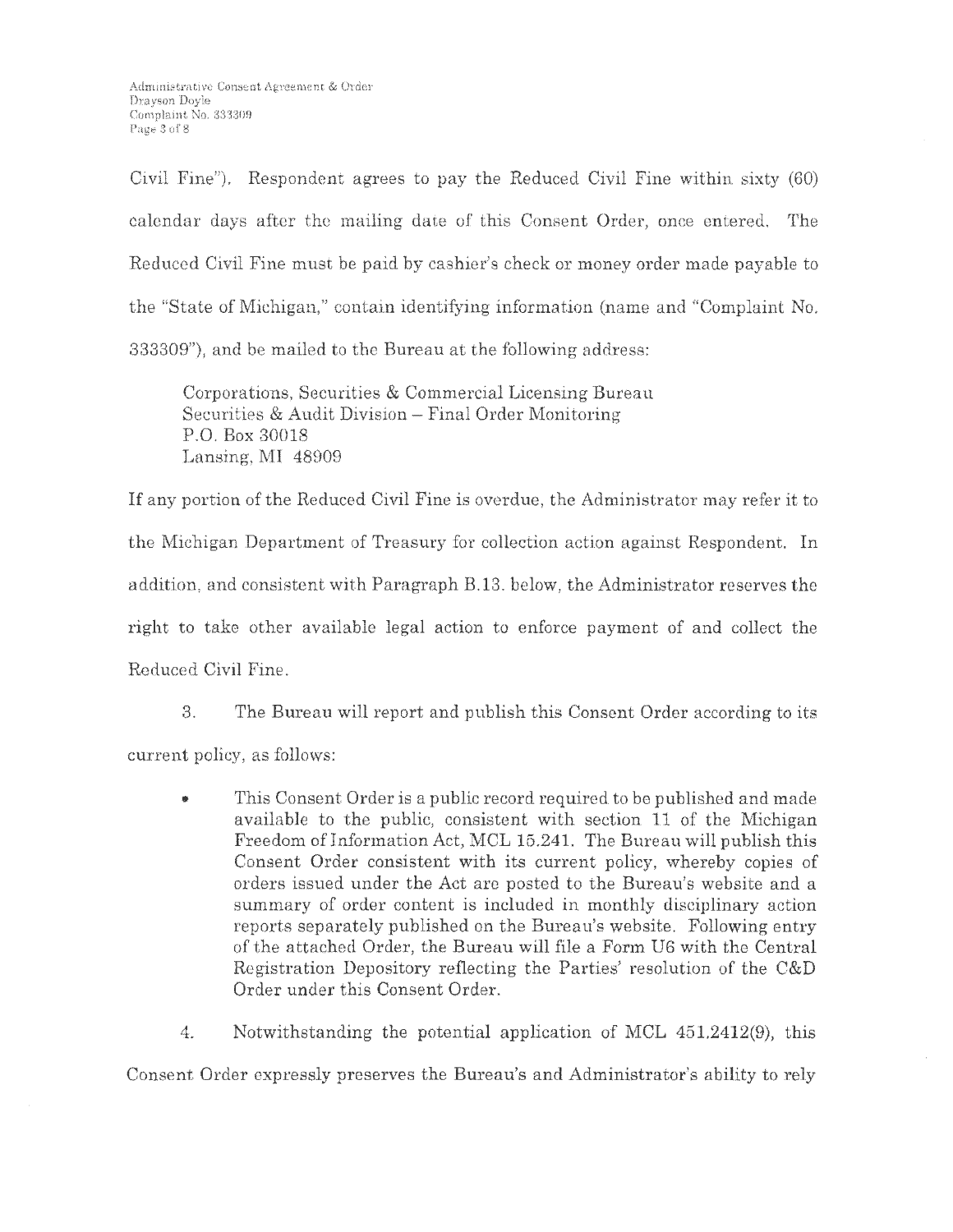on and assert, in any future proceeding under the Act, all activities, conduct, and alleged Act violations by Respondent contained in or relating to the C&D Order.

5. Respondent neither admits nor denies the allegations in the C&D Order or any wrongdoing in connection with this matter, and consents to entry of this Consent Order only for the purpose of resolving the C&D Order in an expeditious fashion that avoids the time and expense associated with an administrative proceeding on the Hearing Request and any appeals therefrom. The Parties agree that this Consent Order is automatically admissible in a proceeding to enforce its provisions or in any administrative proceeding under the Act.

6. The Parties agree that this Consent Order resolves only Respondent's activities, conduct, and alleged Act violations contained in the C&D Order, but it does not address or resolve any other activities, conduct, or potential Act violations engaged in by Respondent not expressly contained in the C&D Order or occurring after the date this Consent Order is entered.

7. Respondent agrees that, effective upon entry of this Consent Order, his Hearing Request is automatically revoked without further action by the Parties.

8. Respondent agrees to cooperate with the Bureau and comply with any reasonable investigative demands made by the Bureau in the future for purposes of ensuring compliance with this Consent Order or the Act.

9. Respondent acknowledges and agrees that: (a) the Administrator has jurisdiction and authority to enter this Consent Order; (b) the Administrator may enter this Consent Order without any further notice to Respondent; and (c) upon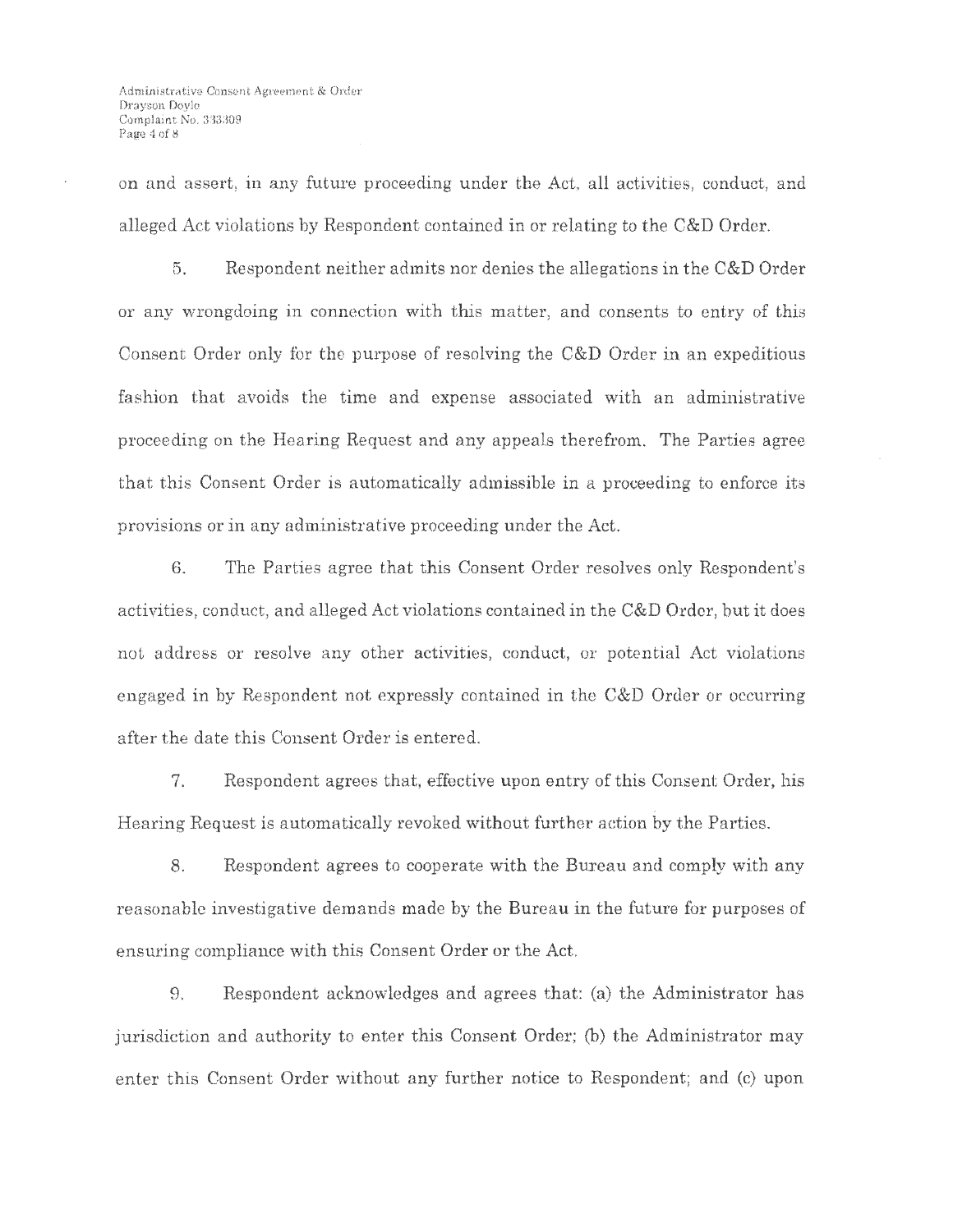entry of this Consent Order, it is final and binding, and Respondent waives any right to a hearing or appeal of this Consent Onler and the C&D Order under the Act, the rules promulgated under the Act or the predecessor Act, the Administrative Procedures Act of 1969, 1969 PA 306, MCL 24.201 *et seq.,* or other applicable law.

10. The Parties understand and agree that this Consent Order will be presented to tho Administrator for her final approval as evidenced by its entry, and that the Administrator may, in her sole discretion, decide to accept or reject this Consent Order. If the Administrator accepts this Consent Order by entering it, this Consent Order becomes fully effective and binding in accordance with Paragraph B.9, above . If the Administrator rejects this Consent Order by refusing to enter it, the Parties waive any objection to submitting the Hearing Request for adjudication through a formal administrative proceeding and the Administrator remaining the final decision maker at the conclusion of that proceeding.

11. The Parties acknowledge and agree that this Consent Order contains the entire understanding of the Parties and supersedes and forever terminates all prior and contemporaneous representations, promises, agreements, understandings, and negotiations, whether oral or written, with respect to its subject matter. The Parties further agree that this Consent Order may only be amended, modified, or supplemented by a duly executed writing signed by each Party and approved by Order of the Administrator.

12. The Parties acknowledge and represent that: (a) each Party has read this Consent Order in its entirety and fully understands all of its terms, conditions,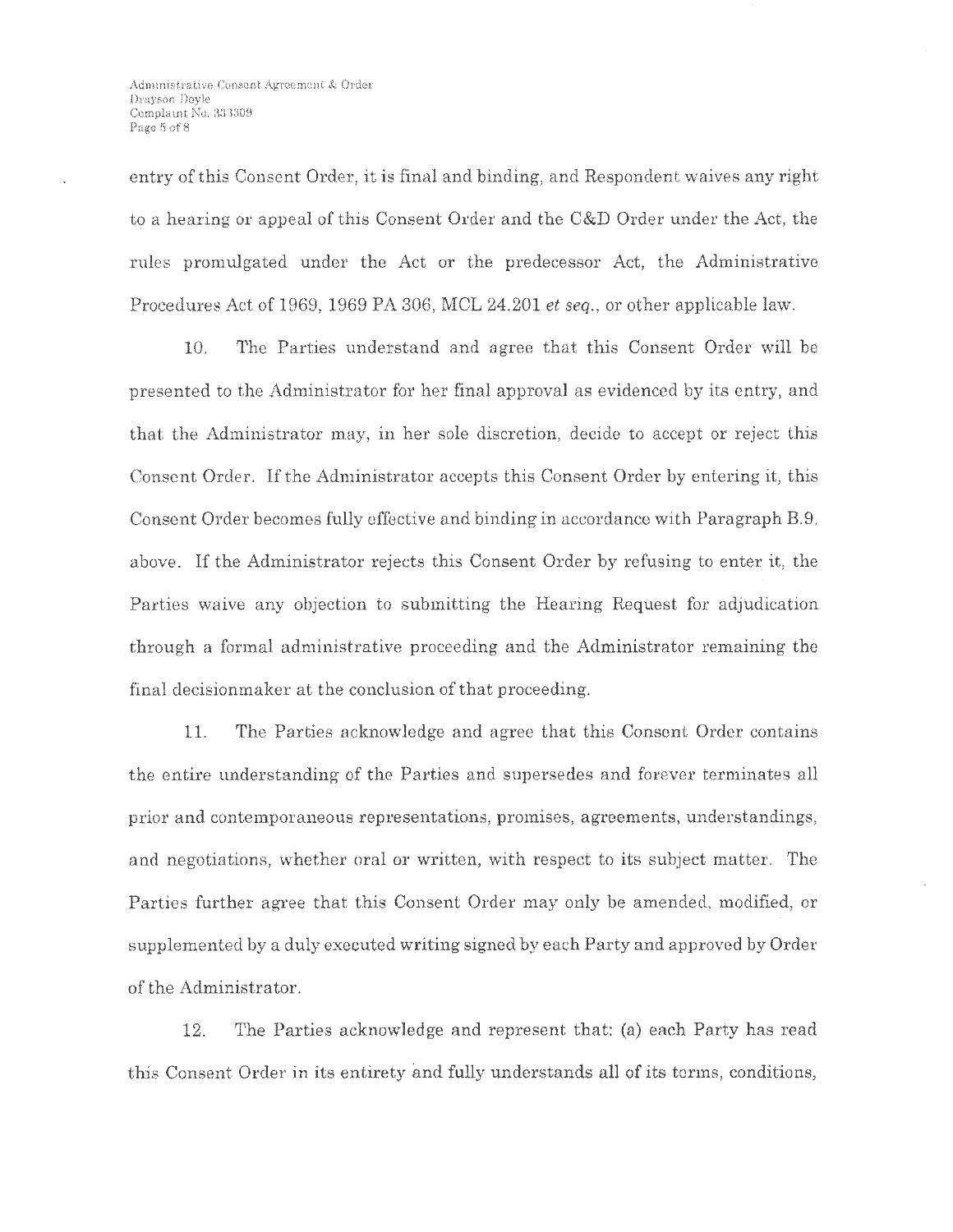ramifications, and consequences; (b) each Party unconditionally consents to the terms of this Consent Order; (c) each Party has consulted with or had ample opportunity to consult with legal counsel of his, her, or its choosing prior to executing this Consent Order; (d) each Party has freely and voluntarily signed this Consent Order; and (e) the consideration received by each Party as described in this Consent Order is adequate.

13. The Parties acknowledge and agree that the Administrator retains the right to pursue any action or proceeding permitted by law to enforce the provisions of this Consent Order.

14. The Parties agree that facsimile or electronically-transmitted signatures may be submitted in connection with this Consent Order and are binding on that Party to the same extent as an original signature.

[This space left intentionally blank; Signature Page and Order follow]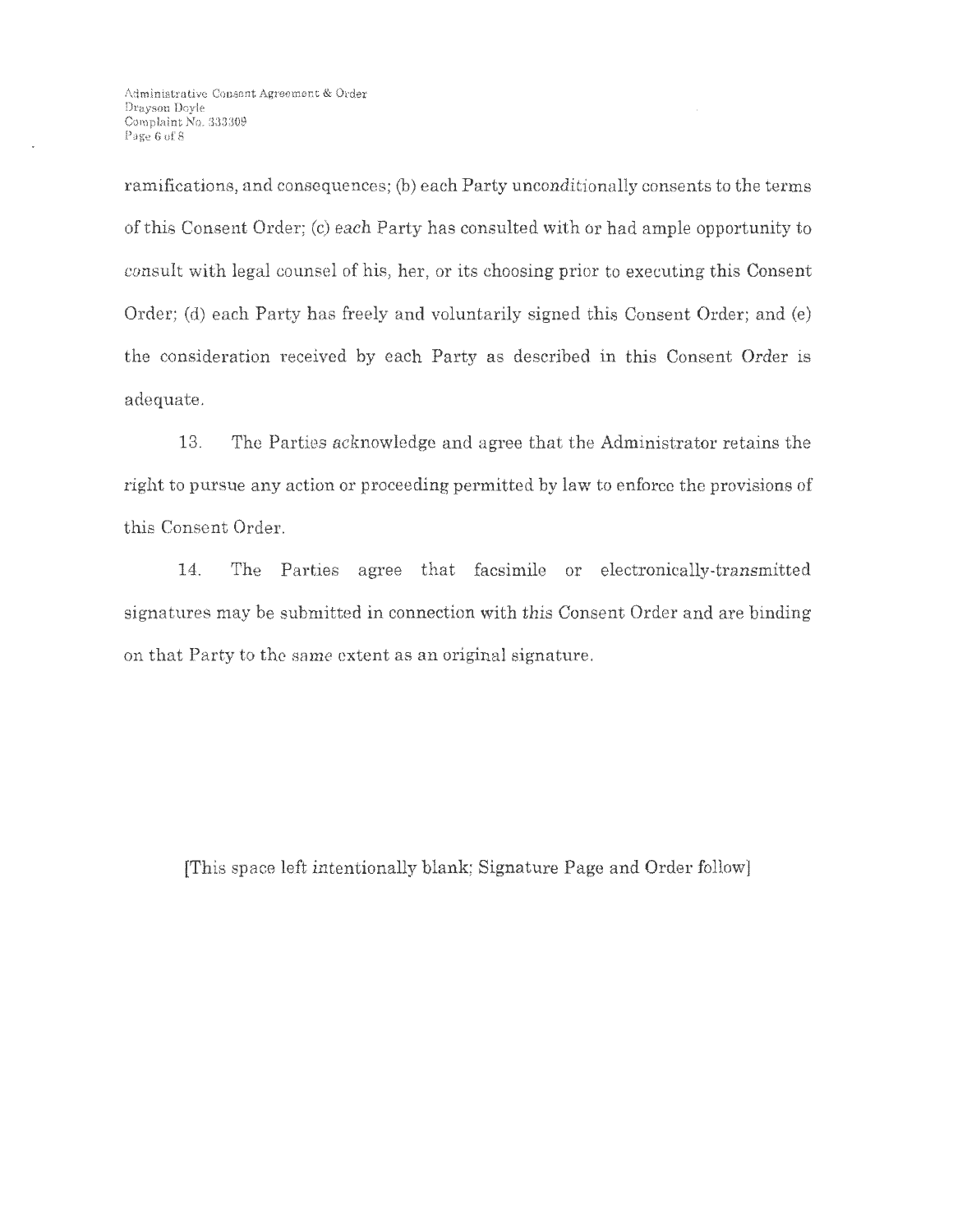Administrative Consent Agreement & Order Drayson Doyle Complaint No. 333309 Page 7 of 8

Through their signatures, the Parties agree to the above terms and

conditions.

 $\mathbb{R}$  Dated: 11/19/2018 Signed: Drayson Doyle, Respondent

Acknowledged and Reviewed by:

Signed: haniel R. Wolf

Attorney for Respondent

Dated:  $11/11/18$ 

Approved by:

Signed:

Dated:

Timothy L. Teague Securities & Audit Division Director Corporations, Securities & Commercial Licensing Bureau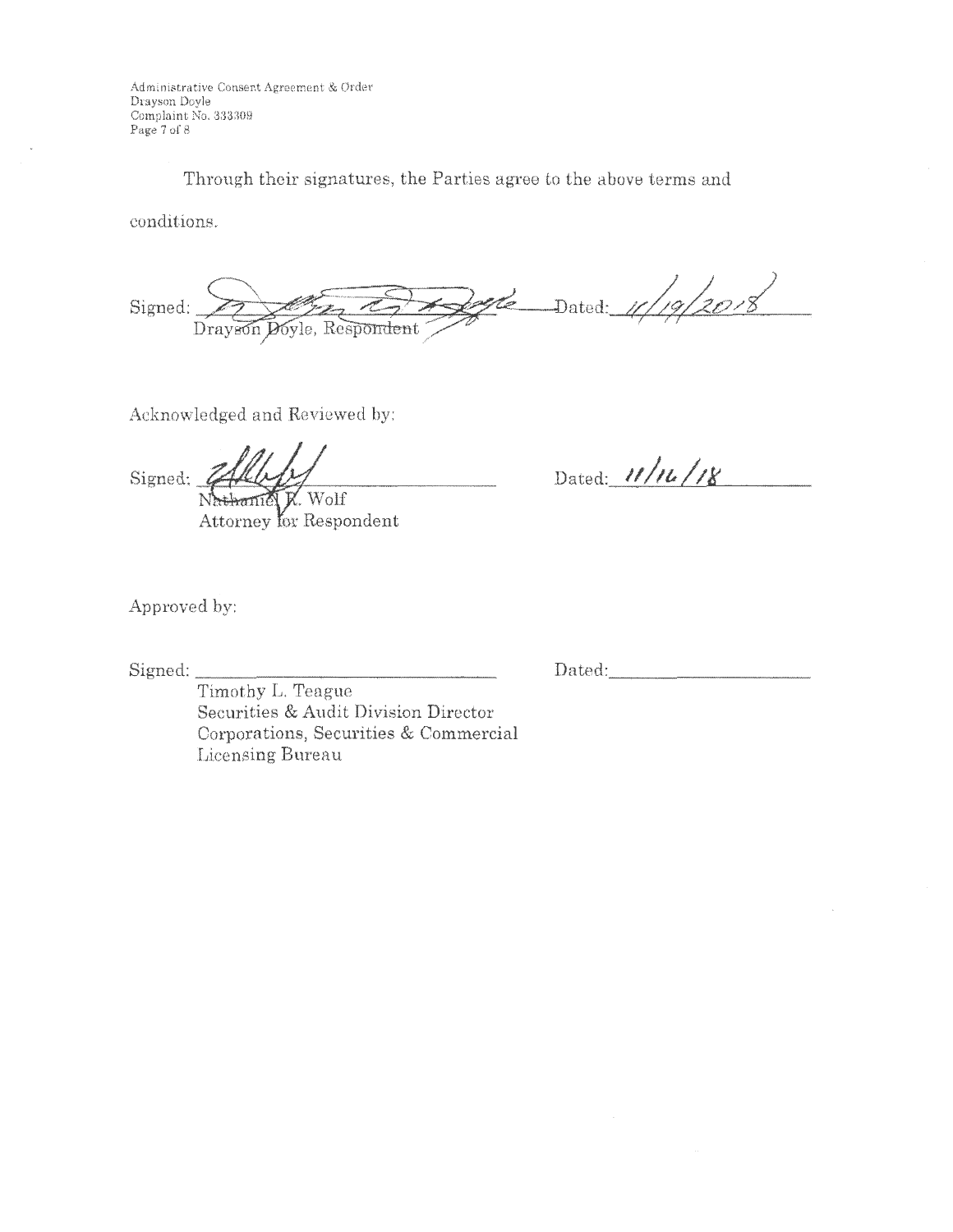Administrative Consent Agreement & Order Drayson Doyle Complaint No. 333309 Page 7 of 8

Through their signatures, the Parties agree to the above terms and

conditions.

Dated:  $\frac{1}{\sqrt{20-x}}$ bele Signed: Drayson Doyle, Respondent

Acknowledged and Reviewed by:

Signed: thaniel K. Wolf

Attorney for Respondent

Dated:  $11/u/18$ 

Approved by:

laque Signed:

Timothy L. Teague Securities & Audit Division Director Corporations, Securities & Commercial Licensing Bureau

Dated:  $1.21.18$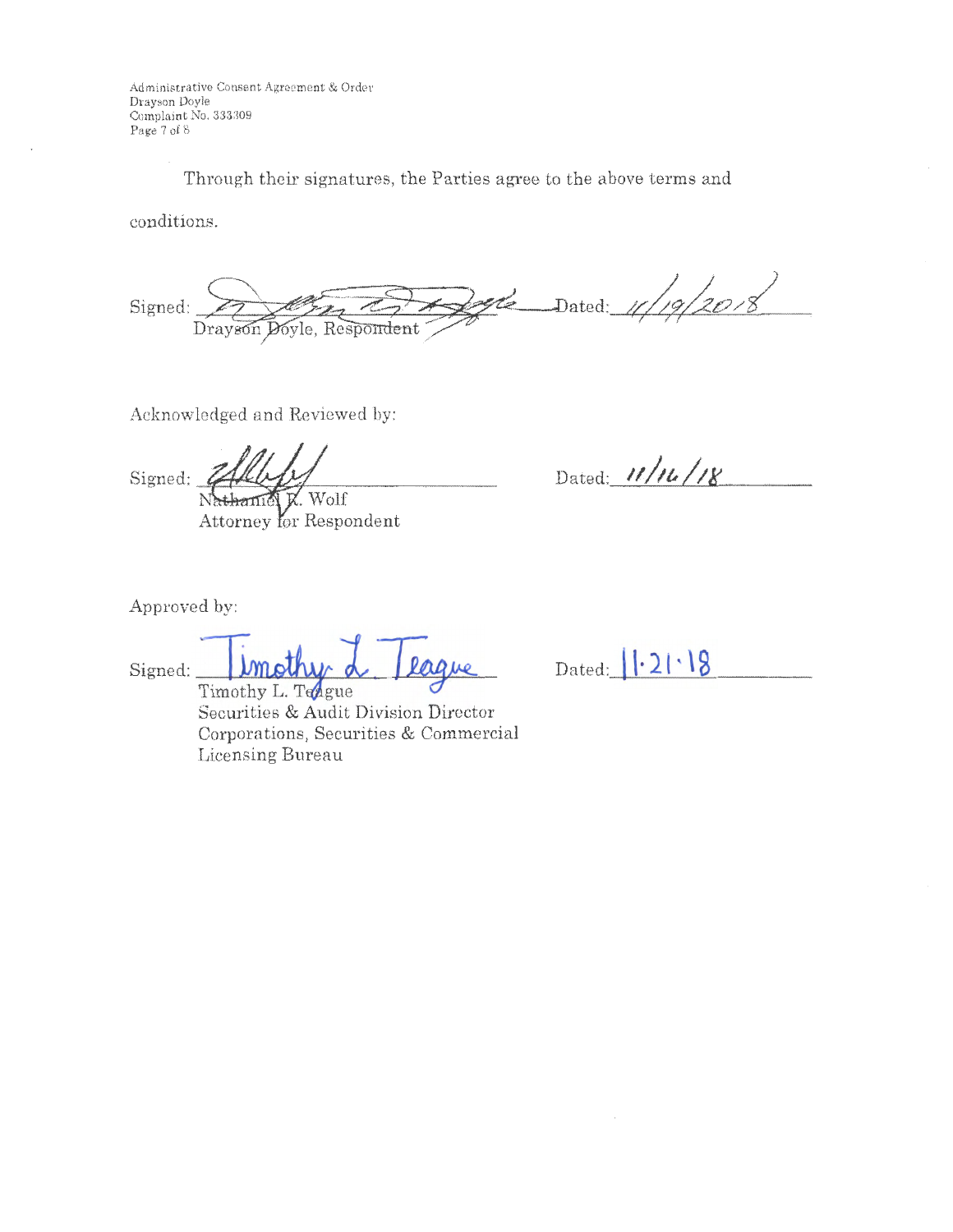Administrative Consent Agreement & Order Drayson Doyle Complaint No. 333309 Page 8 of 8

#### $C.$ ORDER

The Administrator NOW, THEREFORE, ORDERS:

THE TERMS AND CONDITIONS IN THE FOREGOING FULLY EXECUTED CONSENT AGREEMENT ARE INCORPORATED BY REFERENCE AND MADE BINDING AND EFFECTIVE THROUGH THIS CONSENT ORDER.

By: Julia Dale

Administrator and Director Corporations, Securities & Commercial Licensing Bureau  $\,$   $\,$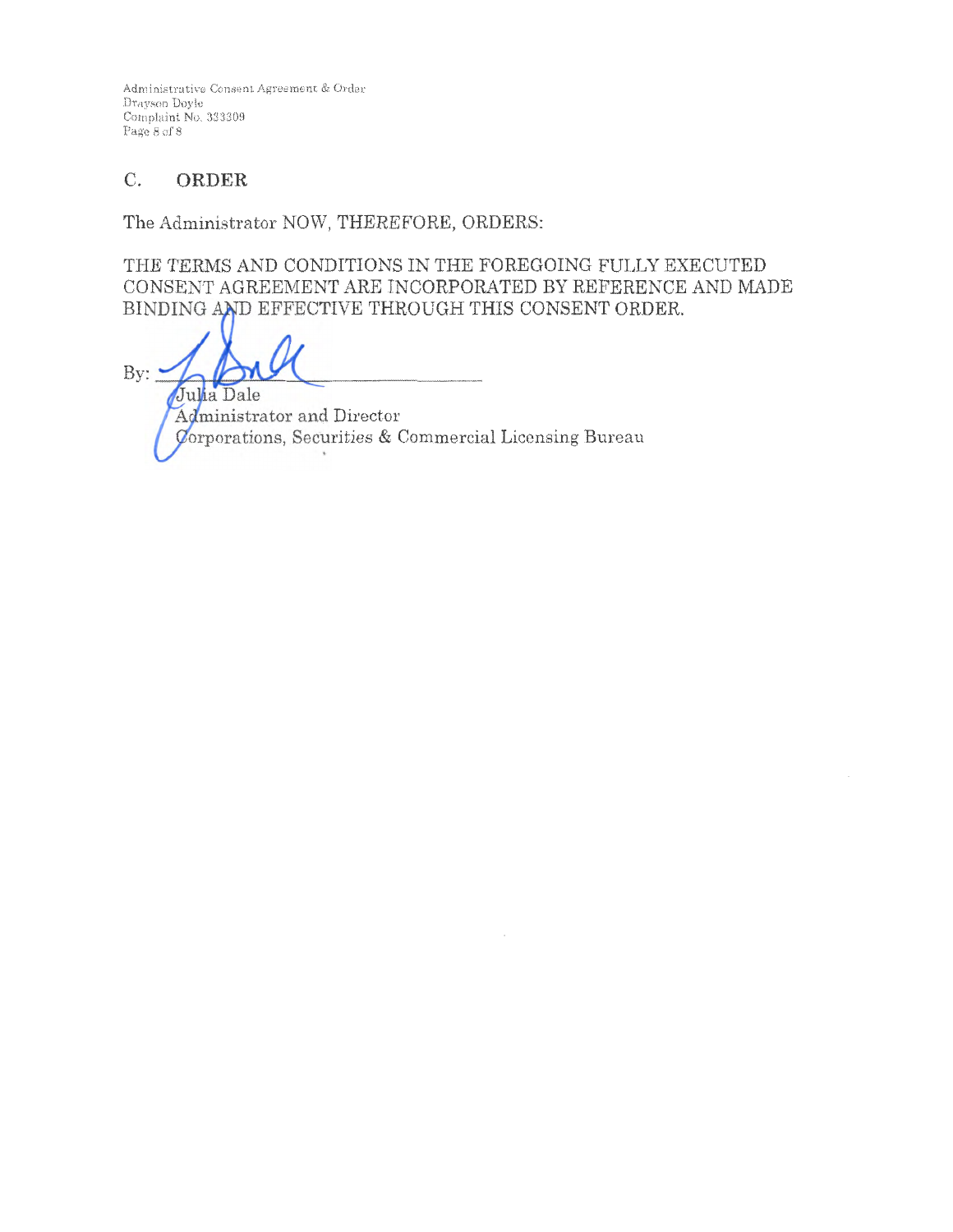## STATE OF MICHIGAN DEPARTMENT OF LICENSING AND REGULATORY AFFAIRS CORPORATIONS, SECURITIES & COMMERCIAL LICENSING BUREAU

In the Matter of:

Complaint No. 333309

لى

*!* 

DRA YSON DOYLE Unregistered CRD#1029969

Respondent.

Issued and entered This  $\frac{1}{4}$  day of January, 2018

### NOTICE AND ORDER TO CEASE AND DESIST

Julia Dale, the Director of the Corporations, Securities & Commercial Licensing Bureau (the "Administrator"), pursuant to her statutory authority and responsibility to administer and enforce the Michigan Uniform Securities Act (2002), 2008 PA 551, as amended, MCL 451.2101 *et seq.* ("Securities Act"), hereby orders Drayson Doyle ("Respondent") to cease and desist from offering and selling unregistered securities and from acting as an unregistered agent for Woodbridge Mortgage Investment Fund 3, LLC; Woodbridge Mortgage Investment Fund 3A, LLC; and Woodbridge Mortgage Investment Fund 4, LLC (collectively, "Woodbridge" unless individually identified), contrary to the Securities Act. Respondent is also notified of the opportunity to request a hearing in this matter.

## **I. BACKGROUND**

#### **A. The Respondent**

1. Drayson Doyle is a Michigan resident. Respondent is not presently registered in any capacity pursuant to the Securities Act in Michigan.

#### **B. Findings of Fact**

1. The Bureau conducted an investigation of Respondent's activities under the Securities Act.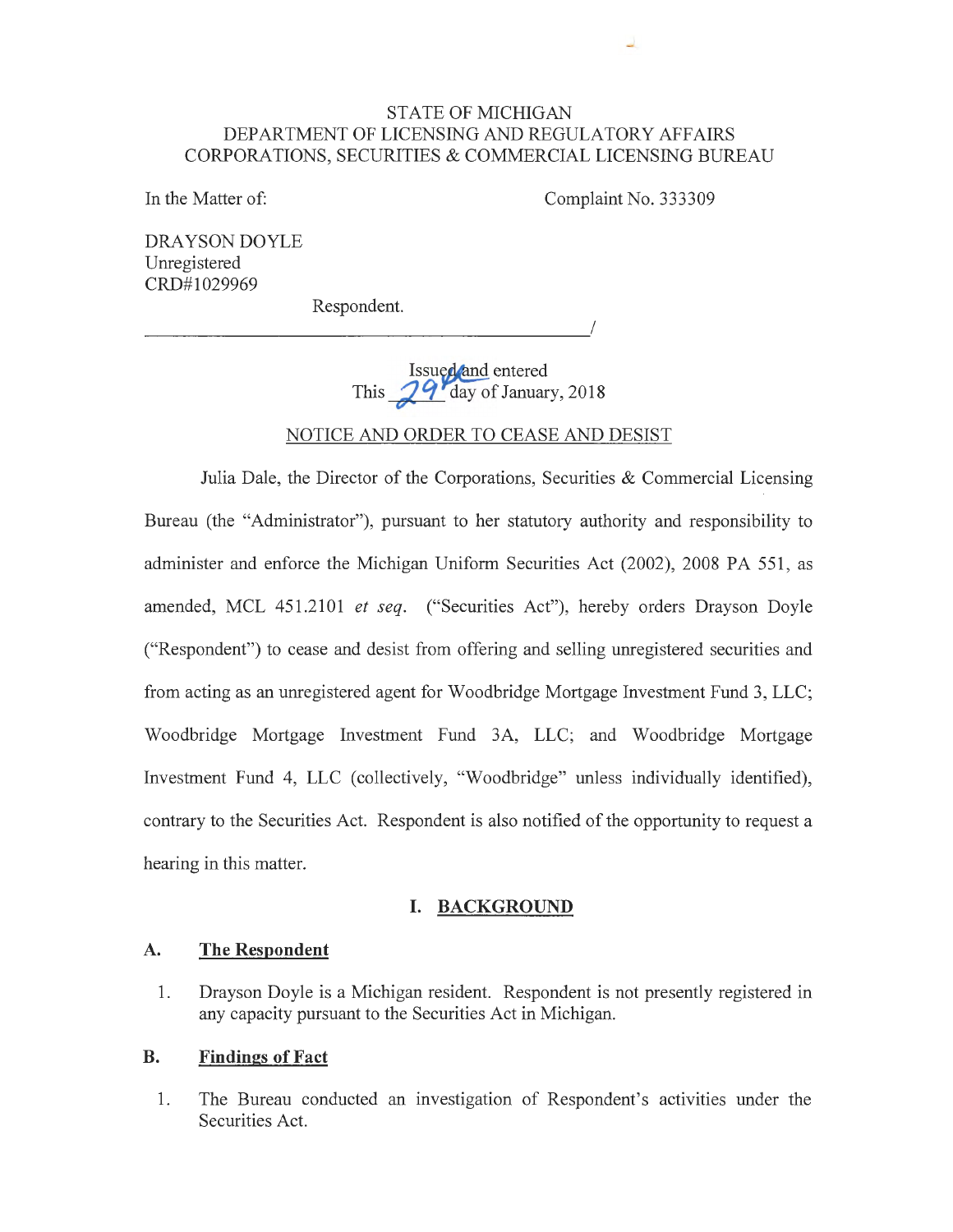- 2. On or around August 8, 2017, the Bureau issued orders against Woodbridge Mortgage Investment Fund 3, LLC; Woodbridge Mortgage Investment Fund 3A, LLC; and Woodbridge Mortgage Investment Fund 4 for violations of section 301 and section 501 of the Securities Act, MCL 451.2301 and MCL 451.2501. (Exhibits 1, 2, and 3).<sup>1</sup> None of the Woodbridge securities were federal covered, registered, or exempt from registration.
- 3. The investigation developed evidence that Respondent offered or sold Woodbridge securities in the form of notes as follows:
	- A. Respondent sold a Woodbridge Mortgage Investment Fund 3, LLC note to investor MR for \$50,000 on or around February 8, 2016;
	- B. Respondent sold a Woodbridge Mortgage Investment Fund 3, LLC note to investor DH for \$32,990 on or around June 15, 2016;
	- C. Respondent sold a Woodbridge Mortgage Investment Fund 3A, LLC note to investor RR for \$47,000 on or around June 21, 2016;
	- D. Respondent sold a Woodbridge Mortgage Investment Fund 3A, LLC note to investor WW for \$30,000 on or around July 20, 2016;
	- E. Respondent sold a Woodbridge Mortgage Investment Fund 3, LLC note to investor MD for \$152,550 on or around August 17, 2016;
	- F. Respondent sold a Woodbridge Mortgage Investment Fund 3, LLC note to investor RH for \$100,000 on or around November 8, 2016;
	- G. Respondent sold a Woodbridge Mortgage Investment Fund 4, LLC note to investor WW for \$30,000 on or around April 19, 2017;
	- H. Respondent sold a Woodbridge Mortgage Investment Fund 4, LLC note to investor WW for \$30,000 on or around April 21, 2017;
	- I. Respondent sold a Woodbridge Mortgage Investment Fund 4, LLC note to investor GB for \$100,000 on or around June 14, 2017;
	- J. Respondent sold a Woodbridge Mortgage Investment Fund 4, LLC note to investor MR for \$53,000 on or around June 14, 2017;

<sup>&</sup>lt;sup>1</sup> Multiple other states have initiated enforcement proceedings against Woodbridge and its affiliated entities. The United States Securities and Exchange Commission has initiated enforcement proceedings against Woodbridge at the federal level, and alleges that Woodbridge is a "Ponzi scheme" which has defrauded investors out of over one billion dollars nationwide.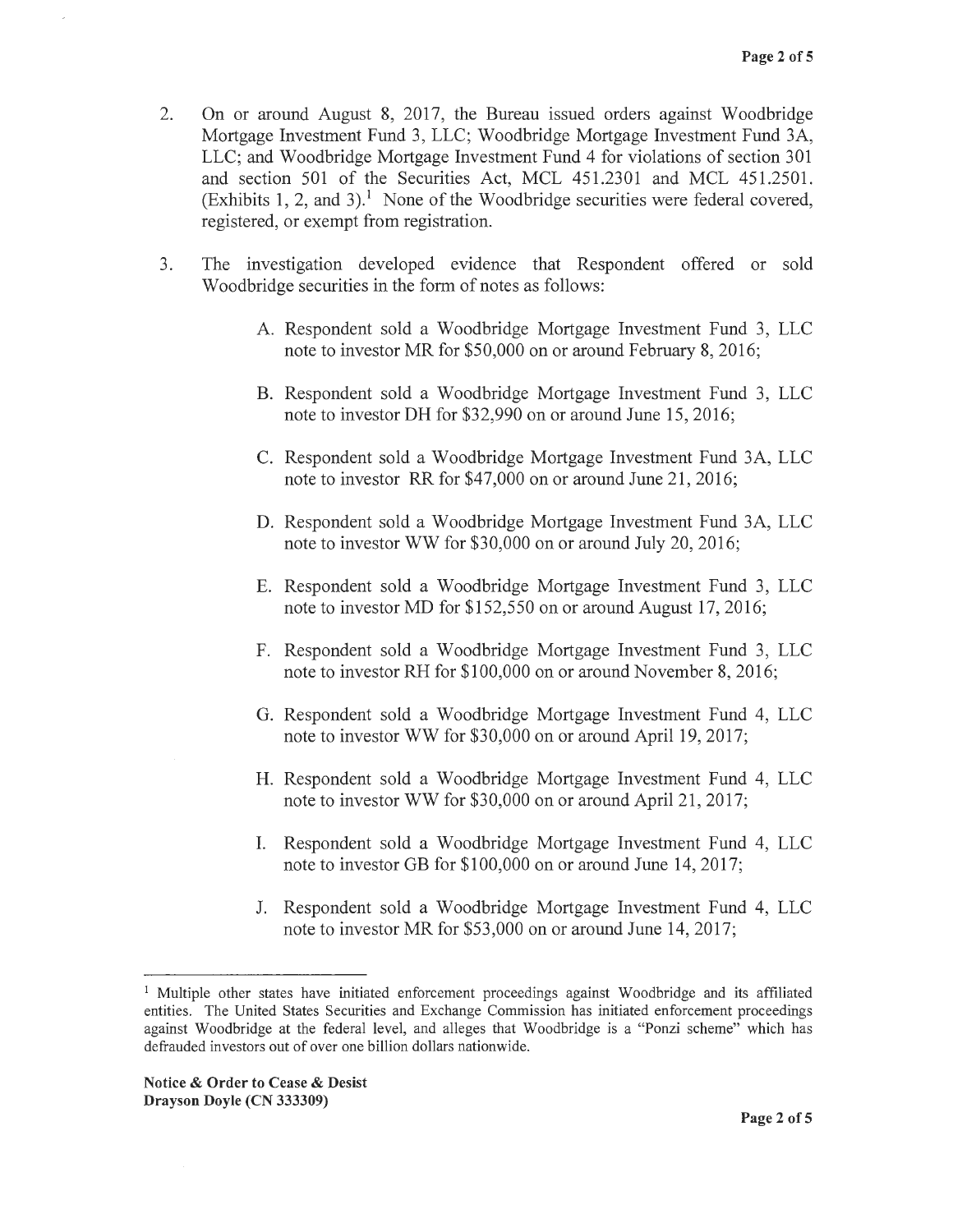- K. Respondent sold a Woodbridge Mortgage Investment Fund 3A, LLC note to investor DH for \$39,200 on or around June 30, 2017; and
- L. Respondent sold a Woodbridge Mortgage Investment Fund 3A, LLC note to investor GB for \$40,000 on or around June 30, 2017.
- 4. The investigation developed evidence that Woodbridge paid Respondent \$30,574 in commissions to represent it in marketing, offering, and selling the securities identified in paragraph I.B.3 .
- 5. Respondent is not registered or exempt from registration as an agent pursuant to the Securities Act in Michigan.

## II. **RELEVANT STATUTORY PROVISIONS**

1. Section 301 of the Securities Act, MCL 451.2301, states:

A person shall not offer or sell a security in this state unless 1 or more of the following are met:

(a) The security is a federal covered security.

(b) The security, transaction, or offer is exempted from registration under section 201 to 203.

( c) The security is registered under this act.

2. Section 402(1) of the Securities Act, MCL 451.2402(1), states:

An individual shall not transact business in this state as an agent unless the individual is registered under this act as an agent or is exempt from registration as an agent under subsection (2).

3. Section 503(1) of the Securities Act, MCL 451.2503(1), states:

In a civil action or administrative proceeding under this act, a person claiming an exemption, exception, preemption, or exclusion has the burden to prove the applicability of the exemption, exception, preemption, or exclusion.

## III. **CONCLUSIONS OF LAW**

1. Respondent Drayson Doyle offered or sold twelve Woodbridge securities in the State of Michigan which were not federally covered, exempt from registration, or registered, in violation of section 301 of the Securities Act, MCL 451.2301.  $(Exhibit 1).$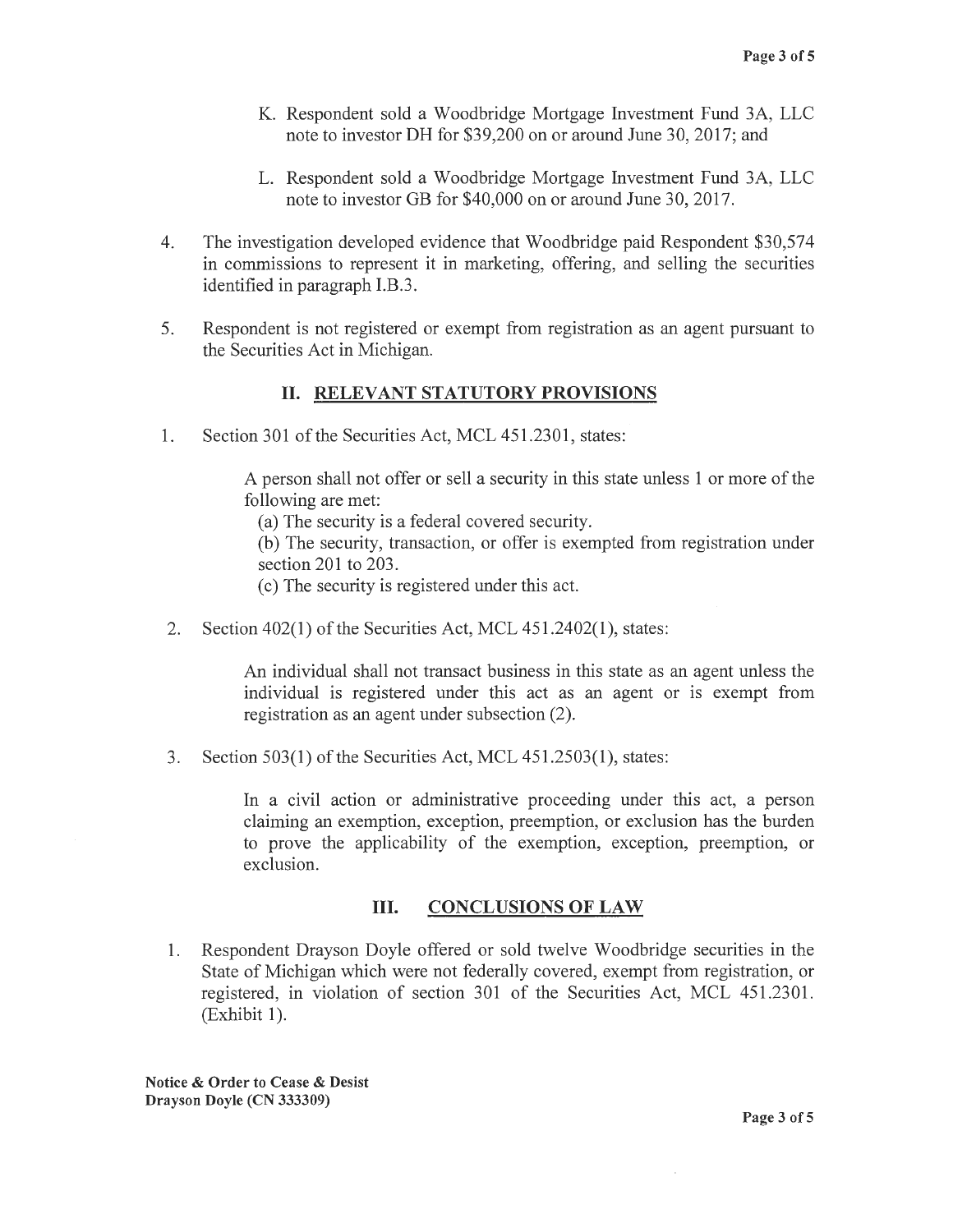2. Respondent Drayson Doyle acted as an agent for Woodbridge in the offer and sale of twelve securities without the benefit of registration or a properly-claimed exemption, in violation of section 402(1) of the Securities Act, MCL 451.2402(1).

# **IV. ORDER**

IT IS THEREFORE ORDERED, pursuant to section 604 of the Securities Act, MCL 451.2604, that:

- A. Respondent shall immediately CEASE AND DESIST from offering and selling unregistered securities and from acting as an unregistered agent, contrary to the Securities Act.
- B. Pursuant to section 604(2) of the Securities Act, this Notice and Order to Cease and Desist is IMMEDIATELY EFFECTIVE.
- C. In her Final Order, the Administrator, under section 604(4) of the Securities Act, MCL 451.2604(4), intends to impose a civil fine of \$30,574.00 against Respondent.
- D. Pursuant to section 508 of the Securities Act, MCL 451.2508, a person that willfully violates the Securities Act, or an order issued under the Securities Act, is guilty of a felony punishable by imprisonment for not more than 10 years or a fine of not more than \$500,000.00 for each violation, or both. An individual convicted of violating a rule or order under this act may be fined, but shall not be imprisoned, if the individual did not have knowledge of the rule or order.

# **V. NOTICE OF OPPORTUNITY FOR HEARING**

Section 604 of the Securities Act, MCL 451.2604, provides that Respondent has 30 days beginning with the first day after the date of service of this Notice and Order to Cease and Desist to submit a written request to the Administrator asking that this matter be scheduled for a hearing. If the Administrator receives a written request in a timely manner, the Administrator shall schedule a hearing within 15 days after receipt of the request. The written request for a hearing must be addressed to:

> Corporations, Securities & Commercial Licensing Bureau Regulatory Compliance Division P.O. Box 30018 Lansing, MI 48909